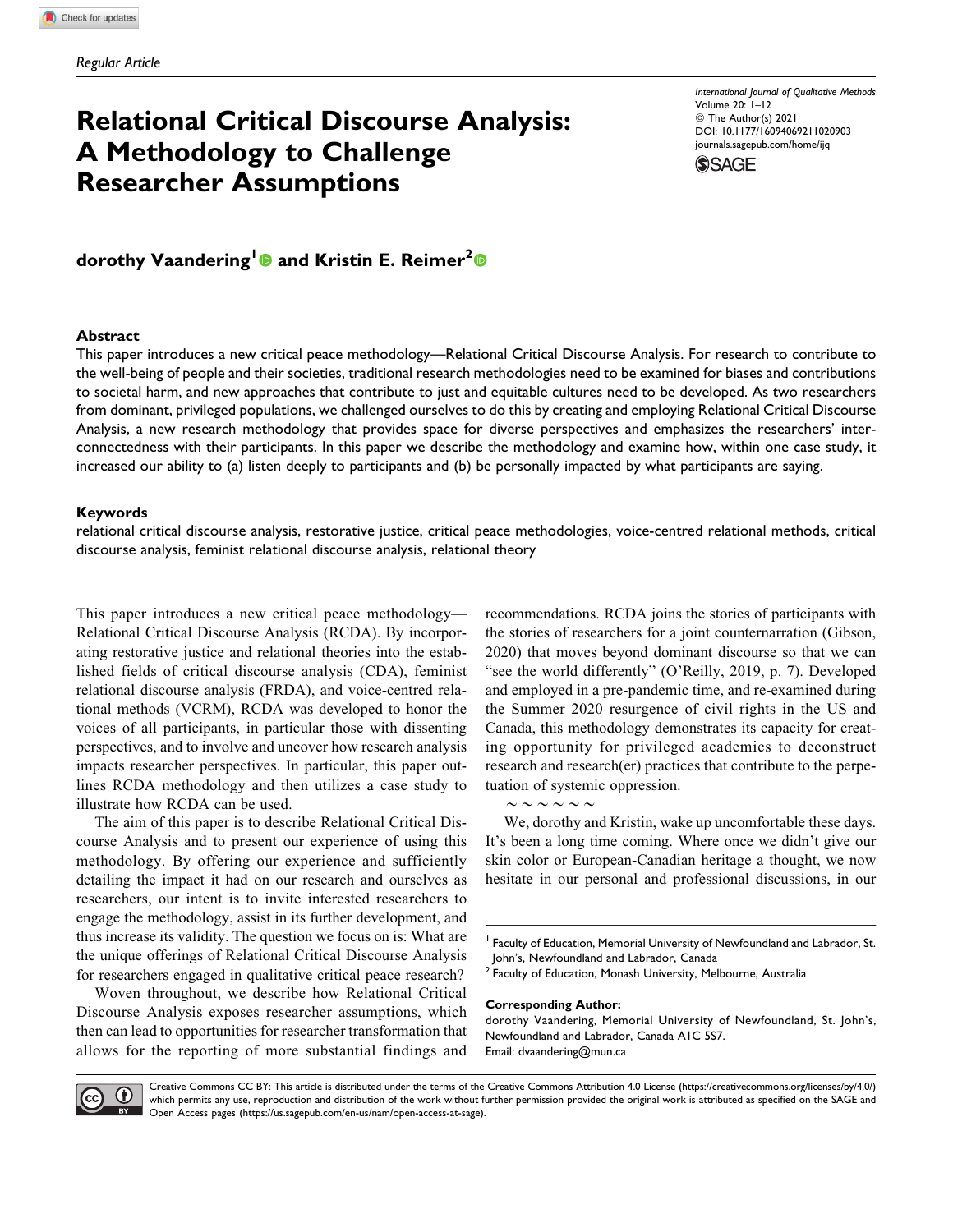writing, in our researching, aware that nuances of language can betray default oppressive attitudes, perceptions, and practices that we don't wish to hold (Wood & Liebenberg, 2019). As such, in our whiteness, we begin to be slightly aware of "the skin we are in" (Cole, 2020), something that the dominant sectors of society that we are a part of have continued to oppressively impose on BIPOC. As researchers, we realize if personal and socio-cultural transformation is to continue, we can't run from this discomfort, but we need to nurture its growth.

With every protest that surfaces, regardless of cause, those of us who dominate in our communities and countries are challenged to discuss among ourselves what we can give up (McCue, 2020) in order to ensure we are not perpetuating harm for others with whom we share our socio-cultural spaces. This article describes a research methodology we developed and employed to better engage in that crucial discussion and take up the challenge to change.

Relational Critical Discourse Analysis (RCDA) emerged from our common backgrounds in critical theory, restorative justice education, and peace studies. We first used RCDA in a study exploring public perceptions of restorative justice. Rather than using surveys and interviews, we examined the visceral responses of the public who chose to submit negative online written comments in response to online news articles reporting on one significant use of restorative justice approaches addressing sexual harassment among students enrolled at Dalhousie Dentistry School in  $2014<sup>1</sup>$  We began unaware of how RCDA would impact our understanding of the findings, and also our personal and professional practice moving forward. In the context of our current tumultuous world of pandemic and racial unrest, we examine the potential of RCDA to be a counter-cultural methodology where researchers confront their biases and unconscious, subconscious, or conscious contributions to societal harm in the hope that authentic contributions to the growth of more just and equitable spaces emerge.

Peace methodologies have long taught us the necessity of aligning what we are studying with how we are studying it that our values need to be present in our processes (Bretherton & Law, 2015; Toews & Zehr, 2003). It is important that those of us interested in peace and social justice education not only aim our research toward peaceful and just ends, but that, as Bretherton and Law (2015) write, we see each stage of the research "as part of a peacebuilding process" (p. 5). In a "posttruth" era, when traditional methodologies seem unable to connect with an increasingly divided people, paying attention to our processes is even more critical. In order to reach across boundaries, at every stage, we need to find compelling ways to inquire into issues and to utilize processes that engage those with whom we may not agree or may have ignored in the past.

For us, Relational Critical Discourse Analysis resulted in a greater ability to (a) listen deeply, and (b) be open to being personally impacted by what participants are saying. As many qualitative research methodologies are strengthened in terms of credibility and depth of analysis through investigator or analyst triangulation (Patton, 2002, p. 560), we found that applying this

to RCDA and emphasizing the co-researcher role had significant impact. While there is potential for RCDA to be utilized by a solo researcher, we offer and recommend a co-researcher model to access the exponential benefit of relationship in this methodology. Our experience caused us to conclude that as a methodology, RCDA:

- $\bullet$  Has the potential to expose power relationships in the researcher/participant role;
- $\bullet$  Allows researchers to be reflexive and alert to their biases and assumptions, thereby increasing opportunities for personal and structural change;
- $\bullet$  Deepens understanding of and empathy for the dissenting voice allowing for
- $\bullet$  engaged dialogue rather than oppositional dialogue in responding to concerns and research reporting.

# **Relational Critical Discourse Analysis Methodology Development**

Employing Relational Critical Discourse Analysis as a methodology in the case study inquiring into public perceptions of restorative justice resulted in significant findings. However, as important was the impact of being engaged in the methodology as researchers. Utilizing RCDA provided great clarity of our own researcher assumptions of the topic we were studying and of the people involved in our study. Since then, we have both grappled with the findings of our original study and the experience of employing RCDA.

With the Summer 2020 resurgence of civil rights in the US, Canada, and beyond, and the gradual re-thinking of a postpandemic world, it seems an apt time to consider anew how RCDA is a methodology with the capacity for challenging academics to deconstruct research and research(er) practices that contribute to the perpetuation of systemic oppression. As the context of our study did not include marginalized communities of particular origins (i.e., BIPOC), we did not engage directly with concepts such as race and decolonization. However, what we understand as critical theorists is how oppressive perspectives intersect with everything we do and often develop into mainstream researchers co-opting methodologies developed by BIPOC researchers [i.e., critical race theory (Bell, 1995), decolonizing interpretive research (Darder, 2015)]. Having a particular critical methodology that challenges researcher bias and assumptions developed by those of us who are a part of the mainstream, allows us to grapple significantly, to do our own work. As such, one aim of this paper is to present RCDA as a methodology that meets the six critical research characteristics as laid out by Darder (2015), that has shown itself to disrupt our researcher stance and thus has potential for being developed into a methodology of decolonization and anti-oppression from the stance of those of us who traditionally benefit from the lives and work of others. We discuss this fully after we describe how RCDA was developed and used in one particular case.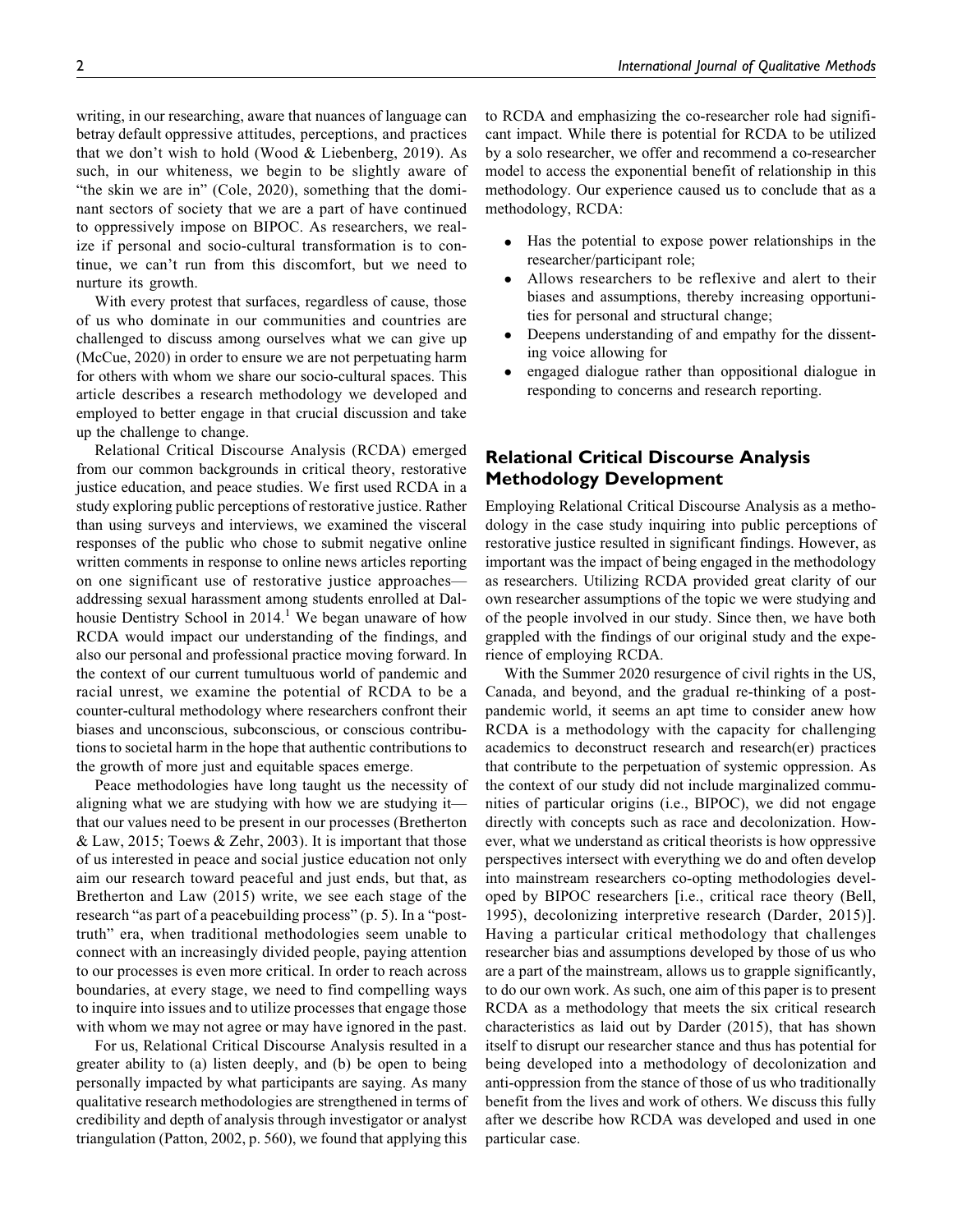# **Methodologies Grounding Relational Critical Discourse Analysis**

By introducing Relational Critical Discourse Analysis (RCDA) and classifying it as a new critical peace methodology, we see its potential for adding to the field of decolonizing research. By incorporating restorative justice and relational theories into the methodological approaches of critical discourse analysis (CDA), feminist relational discourse analysis (FRDA), and voice-centred relational methods (VCRM), RCDA was developed to honor the voices of all participants, in particular those with dissenting perspectives that tend to be ignored or silenced within dominant discourse, and to involve and uncover how research analysis impacts researcher perspectives.

In this sense, Relational Critical Discourse Analysis fits snugly with other qualitative approaches to research that rose in popularity, primarily in the 1960s, driven by a desire to "include people historically excluded from social research or included in ways that reinforced stereotypes and justified relations of oppression" (Leavy, 2014, p. 2). Yet, despite socially just intentions, all research methods, crafted and implemented within unjust societies by researchers raised within discourses of supremacy and oppression, hold within them the possibility of perpetuating power imbalances, rather than righting them. Research methodologies are not neutral; as researchers we must continually ask questions about how our research processes and products impact individuals and societies. Thus, with the creation of RCDA, we attempt to add to the methodological approaches that assist with "democratizing science and producing research findings that promote positive changes in society" (Wood & Liebenberg, 2019, p. 1).

Relational Critical Discourse Analysis was created initially for meeting the needs of our case study: to assist in deepening our understanding of public perceptions of restorative justice found in online comments. We did not intend to create a new methodology; our intention was to select an existing methodology most suited to our research pursuit and most aligned with our restorative values. As we engaged with relevant methodologies, we learned from those rich bodies and saw how they might complement one another, but we also identified how restorative and relational theory might add to and strengthen them. It was in the pursuit of an appropriately relational and critical methodology for analyzing online comments that we created Relational Critical Discourse Analysis.

### *Restorative and Relational Theory*

We began with that which grounds our work: restorative and relational theory. Informed by Indigenous worldviews (Pranis et al., 2003; Ross, 1996), relational theory recognizes that "we are broken in relationship; we are also healed through relationship" (Nadjiwan, 2008). Relational theory is both old and relatively recent, drawing on such theorists as Buber, Bakhtin, Dewey, Freire, Gadamer, Gilligan, Heidegger, hooks, Miller, and Noddings (Bingham & Sidorkin, 2004; Llewellyn & Llewellyn, 2015; Schwartz, 2019) to put forward a cohesive frame of reference "based on the assumption that relations have primacy over isolated self" (Bingham & Sidorkin, 2004, p. 2). Jean Baker Miller, who developed Relational Cultural Theory (RCT) in the 1970s, along with other feminist critical theorists, argued that the Western prioritization of self over relationship was a damaging male model of development (Miller & Stiver, 1997). Schwartz (2019) articulates instead the necessity to view relationships as central to human development, since in relationship, "we expand each other's world" (p. 6).

Restorative justice is fundamentally about the nurturing, sustaining, and repairing of relationships (Hendry, 2009). Vaandering (2015), in her articulation of the critical relational theory that grounds restorative justice, suggests that a restorative justice process is "any relational encounter where the wellbeing and worth of the one(s) I am with, are a priority" (pp. 69– 70). Within those encounters, the concern is with the character and conditions of relationships (Llewellyn, 2011). Llewellyn and Llewellyn (2015), viewing a relational theory of justice as foundational to restorative justice, state that restorative processes must be "attentive to the range of private and public relationships that support, or potentially thwart, human flourishing" (Llewellyn & Llewellyn, 2015, p. 24). Restorative justice is much more than simply an alternative approach to dealing with harm; it engages "relational complexity in ways that are required for full and expansive responsivity" to individuals and systems (Llewellyn & Morrison, 2018, p. 346).

Thus, the research methodologies we, as restorative researchers, engage with need to be relational, respectful, responsive, ethical, and in support of human flourishing. One method that can embody these values is listening.

### *Listening as a Method*

Listening is a core process in both relational and restorative theory. In all restorative processes, the act of telling your story and the act of listening deeply to another's telling are key to transforming relationships (O'Reilly, 2019). Although in our study, we were reading the words of online comments, rather than listening to people's audible voices, we wanted our approach to embody physical listening as much as possible.

Listening is not inherently a respectful, responsive practice. Dobson (2014), drawing on Waks (2010), identifies three very different modes of listening: compassionate, cataphatic, and apophatic. In compassionate (or active) and cataphatic (or interruptive) listening, two opposite ends of the listening continuum, there is no requirement for the listener to be impacted or moved to action. Dobson (2014) exposes how these two types of listening can actually be forms of oppression: the listener can exercise power in the listening in order to ensure that the status quo is maintained or strengthened. The listener can choose not to listen, to misinterpret, to dismiss or to use information gained through listening to strengthen their own status (Vaandering & Reimer, 2019).

In contrast, apophatic listening is a form of creative, shared power (Crouch, 2013). Apophatic listening requires the listener to remain curious and open, putting aside judgment and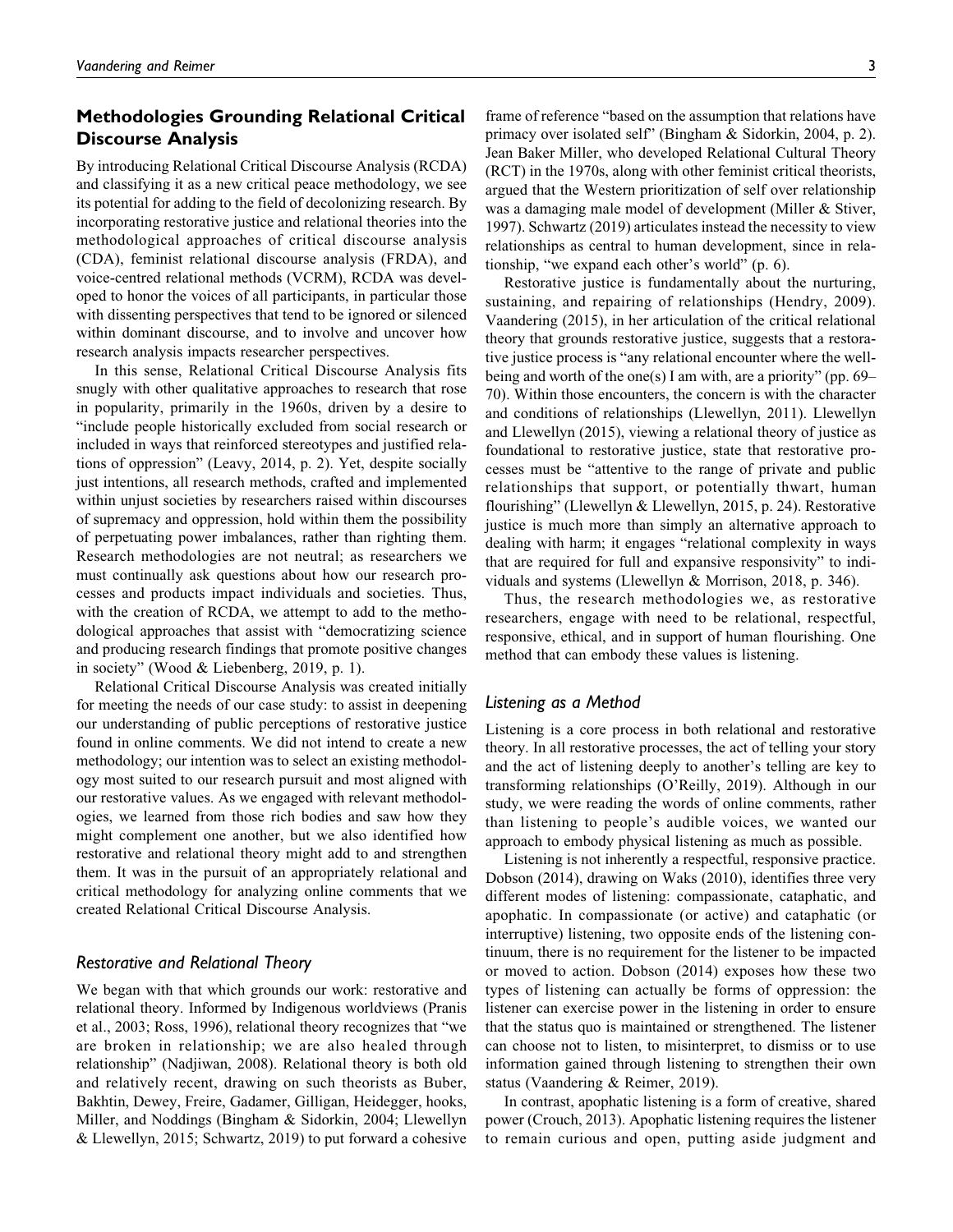assumptions, while attempting to truly hear what is being said. Judgment is suspended in order to "make room for the speaker's voice and to help it arrive in its 'authentic' form" (Dobson, 2014, pp. 2, 26). Such listening is the entry place for dialogue, as the listener actively seeks to clarify, process what is heard, and make sense of it (Dobson, 2014; Evans & Vaandering, 2016). In this way, listening breaks through oppressive power and allows for dialogic co-creation of meaning (Dobson, 2014). Recognizing that we wished our methodology to hold apophatic listening at its center, we turned to listening methodologies.

### *The Listening Guide: A Voice Centered Relational Method*

The Listening Guide (LG) was developed by Carol Gilligan and colleagues in the 1980s (Brown & Gilligan, 1991; Gilligan, 1982; Gilligan, 1982; Taylor et al., 1995) as a feminist, relational method meant to provide space for voices often silenced in research (Macaulay & Deppeler, 2020; Woodcock, 2016). The LG, with inherent flexibility, offers a "pathway into relationship" (Brown & Gilligan, 1991, p. 22) in which the researcher listens for the multiple voices expressed in one person's experience (Gilligan et al., 2006). As a psychological method, the LG is attentive to what "can and cannot be spoken or heard" in people's experiences (Gilligan & Eddy, 2017, p. 76). The attentiveness occurs through four distinct readings, called listenings, in which the researcher becomes attuned to various layers of a person's voice, expressions, and experiences (Gilligan et al., 2006).

Two interrelated aspects of the LG connect with our own search for a methodology: curiosity and the role of the researcher. Researchers utilizing the LG are meant to approach their listenings without set assumptions and judgements. Gilligan and Eddy (2017) suggest that "in coming from a place of genuine curiosity or not knowing, the researcher becomes open not only to surprise or discovery but also to having one's view of the world shaken" (p. 77). Being open to shaking your worldview also means that your worldview is acknowledged and available for scrutiny (Petrovic et al., 2015). Continual researcher reflexivity is identified as one of the key strengths of the LG (Petrovic et al., 2015; Woodcock, 2016).

As restorative researchers, we appreciate how the LG "reframes the research process as a process of relationships" (Gilligan & Eddy, 2017, p. 80). Yet, the LG was intended for and has been used predominantly with—interview transcripts (Gilligan et al., 2006; Petrovic et al., 2015). So, we turned to more traditional discourse analysis methods to consider our approach with online comments.

### *Critical Discourse Analysis*

One widely-accepted technique for analyzing text is discourse analysis. Discourse, comprising text and context, focuses on language as a social practice. This practice reflects existing reality and concurrently influences the way we think, act, and construct future reality.

Since discourse permeates all aspects of our social world, there are many entry points by which to analyze it. Critical discourse analysts are not only interested in how discourse works, but also in investigating its effects (Ainsworth & Hardy, 2004). Gee (2004) describes critical discourse analysis (CDA) as based on the idea that "social practices always have implications for inherently political things like status, solidarity, distribution of social goods, and power" (p. 33). While there are a variety of CDA approaches, their common aim is to analyze and expose social inequity and invisible power relations (Tracy, 2005). According to critical discourse analysts, external socio-political forces form people's discursive behavior more than most people believe (Johnstone, 2008). Since people are often unaware of these forces, Fairclough (1989) discusses the role of CDA in raising people's selfconsciousness. Thus, CDA intends from the outset to empower participants through exposing the power dynamics inherent in social interactions and structures.

Gee (2011, p. 9) characterizes critical discourse analysts as wanting to "speak to and, perhaps, intervene in, social or political issues, problems, and controversies in the world." Although this critical understanding of discourse analysis appealed to us for its focus on making power dynamics visible and empowering participants, the definition by Gee (2011) leaves little space for deep listening, for "making room for the speaker's voice" (Dobson, 2014, p. 17) and for genuine dialogue.

### *Feminist Relational Discourse Analysis*

Thompson et al. (2018) echo this critique of discourse analysis, highlighting the power relations inherent in the act of a researcher analysing participant voices for discursive meaning. Their work fits within a tradition of feminist poststructuralist and voice-centred research and activism, which seeks to distribute power and amplify the voices of those historically silenced. In 1989 Gavey suggested discourse analysis as a tool, within feminist poststructuralism, to "offer a way of understanding more of the complexities and contradictions that inhabit and shape our experience of this world" (Gavey, 2011, p. 184).

Thompson et al. (2018) created a model of Feminist Relational Discourse Analysis (FRDA) in which both the personal and the structural are accounted for, seeing discourses and voiced experiences as complementary. FRDA "aims to shed light on structural systems of power and the voices of those who go unheard within these" (Thompson et al., 2018, p. 99). Thompson et al. (2018) employed a two-phase approach to their analysis: 1. Poststructuralist discourse analysis, and 2. Analysis of emergent voices in relation to discourses. Building on Gilligan et al.'s (2006) Listening Guide, Thompson et al. (2018) present an integrated model for discourse analysis that connects the personal and relational with the structural.

## *Joining Them All together—Relational Critical Discourse Analysis*

Our development of a methodology began with the strong underpinnings of restorative and relational theory and practice. On these underpinnings, we layered unique aspects of the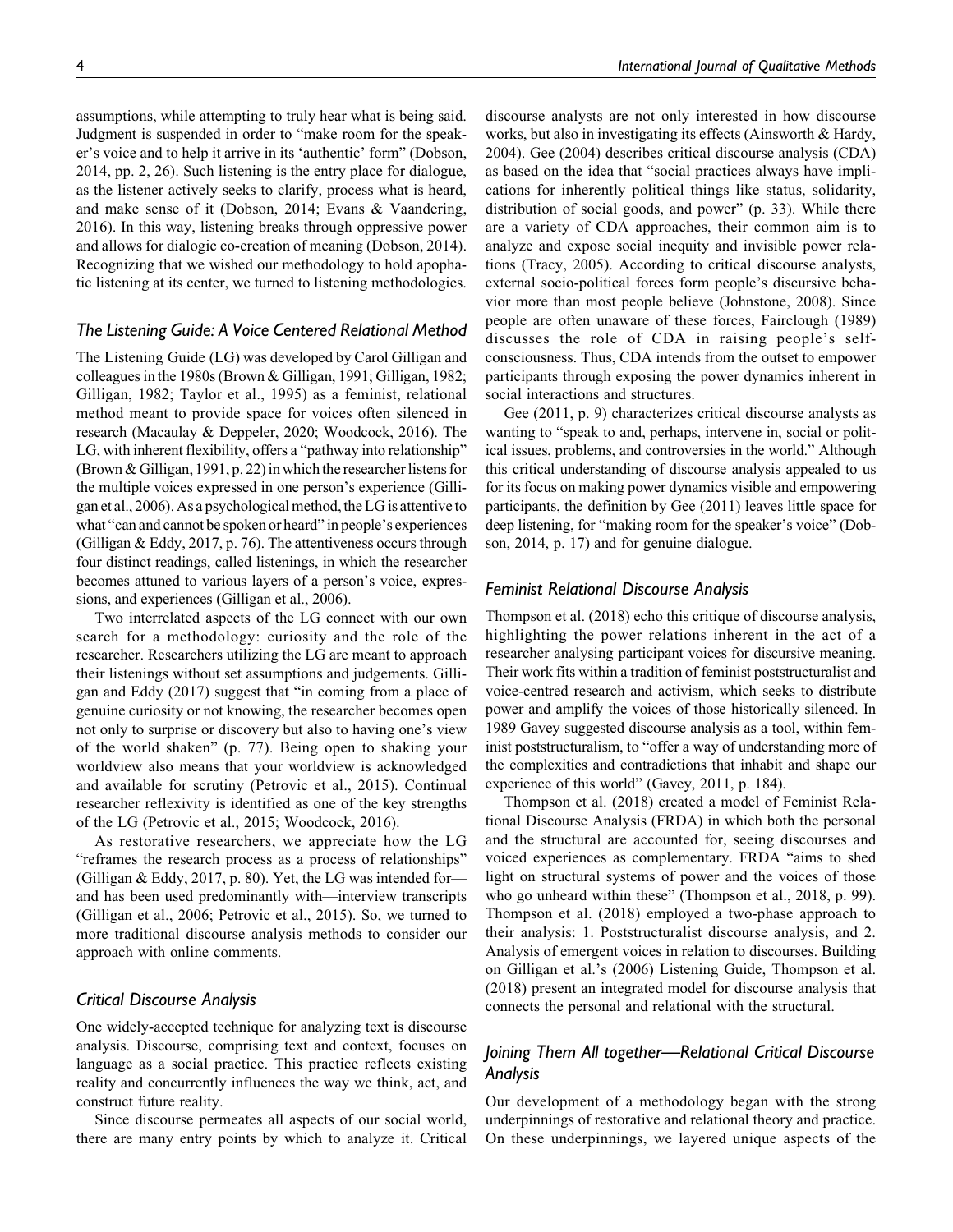**Table 1.** Overview of VCRM, CDA, FRDA and RCDA.

|                 | <b>Voice Centered Relational</b><br>Method                                                                                                                                                                                                                                                                                                                                                               | Critical Discourse Analysis                                                                                                                                                                                 | Feminist Relational Discourse Relational Critical Discourse<br>Analysis                                                                                                                                                                        | Analysis                                                                                                                                                                                                                                                                                                                                                                                                            |
|-----------------|----------------------------------------------------------------------------------------------------------------------------------------------------------------------------------------------------------------------------------------------------------------------------------------------------------------------------------------------------------------------------------------------------------|-------------------------------------------------------------------------------------------------------------------------------------------------------------------------------------------------------------|------------------------------------------------------------------------------------------------------------------------------------------------------------------------------------------------------------------------------------------------|---------------------------------------------------------------------------------------------------------------------------------------------------------------------------------------------------------------------------------------------------------------------------------------------------------------------------------------------------------------------------------------------------------------------|
| Aim:            | more fully hear and<br>represent the multiple<br>voices of a person's<br>experience, particularly<br>those previously or<br>traditionally silenced                                                                                                                                                                                                                                                       | To listen with curiosity and To analyze and expose social To "shed light on structural<br>inequity and invisible<br>power relations in social<br>interactions and<br>structures, as visible in<br>discourse | systems of power and the<br>voices of those who go<br>unheard within these"<br>(Thompson et al., 2018, p.<br>99).                                                                                                                              | To listen with curiosity and<br>for understanding,<br>recognizing the<br>researchers'<br>interconnectedness with<br>participants, so as to more<br>clearly view social, political<br>and power issues present in<br>discourse                                                                                                                                                                                       |
| Unique Aspects: | VCRM analysts are brought CD analysts "speak to and,<br>"into relationship with a<br>person's distinct and<br>multilayered voice by tuning<br>in or listening to distinct<br>aspects of a person's<br>expression of her or his<br>experience within a<br>particular relational<br>context" (Gilligan et al.,<br>2006, p. 159)                                                                            | perhaps, intervene in,<br>social or political issues,<br>problems and<br>controversies in the<br>world" (Gee, 2011, p. 9).                                                                                  | FRD analysts account for both RCD analysts seek out the<br>the personal and structural,<br>highlighting the power<br>relations inherent in the act<br>of a researcher analyzing<br>participant voices for<br>discursive meaning                | voices of those who<br>dissent, listening with<br>curiosity and openness to<br>being changed.<br>RCD analysts seek to speak<br>with and, perhaps, engage<br>with social or political<br>issues, problems, and<br>controversies in the world<br>and the people affected by<br>them.                                                                                                                                  |
| Limitations:    | Viewing voice and relationship There are inherent power<br>as "ports of entry into the<br>human psyche" (Gilligan<br>et al., 2006, p. 157) opens<br>up the possibility of<br>overreaching in<br>psychoanalysis.<br>While deep listening and<br>researcher reflexivity is<br>central, without concrete<br>processes, can drift into<br>more traditional thematic<br>analysis and reflexive<br>journaling. | relations in the act of a<br>researcher analysing<br>participant voices for<br>hidden discursive meaning.<br>The researcher-researched<br>relationship is not<br>considered.                                | As an approach that<br>incorporates VCRM, has<br>some of the same<br>limitations, in particular:<br>without concrete listening<br>and reflecting processes,<br>can replicate more<br>traditional thematic analysis<br>and reflexive journaling | Utilizing restorative and<br>relational theory to address<br>the limitations identified in<br>the other three<br>methodologies, we view<br>RCDA as less limiting. Yet,<br>power relations are still<br>present as researchers<br>interpret participant voices<br>and meaning.<br>As a new methodology,<br>continued and future<br>engagement with RCDA<br>will reveal areas of<br>limitation not yet<br>considered. |

established methodologies with which we engaged, conscious of using strengths in one to address limitations in another. Table 1 provides an overview of the aims of the three established methodologies (VCRM, CDA and FRDA), their unique aspects and their limitations. The final column of the table details the aims, uniqueness and limitations of RCDA, as a way to show both the connections and the distinctions between the four approaches.

From VCRM: we take an epistemology of curiosity and wonder; we hold as central the researcher-researched relationship; we engage apophatic listening to guide both data collection and data analysis.

From CDA: we take an attention to discourse as a social and political practice; we view power as visible within social interactions and structures; we analyze texts (not only transcripts) in order to expose power and empower those affected.

From FRDA: we take the capacity to join focus on the personal and relational with focus on the structural; we view continual research reflexivity as imperative; we utilize the power of multiple readings or listenings in analysis.

The discussion section (p. 8) will detail more fully the unique offering of RCDA.

# **Relational Critical Discourse Analysis Application—A Case Study**

A description of the particular case from which Relational Critical Discourse Analysis emerged will illustrate its nuances and potential. The case involved analyzing three news media reports and the resulting online comments regarding the experience of the Class of 2015 enrolled in the Dalhousie Dentistry school that participated in a restorative justice process.<sup>2</sup> In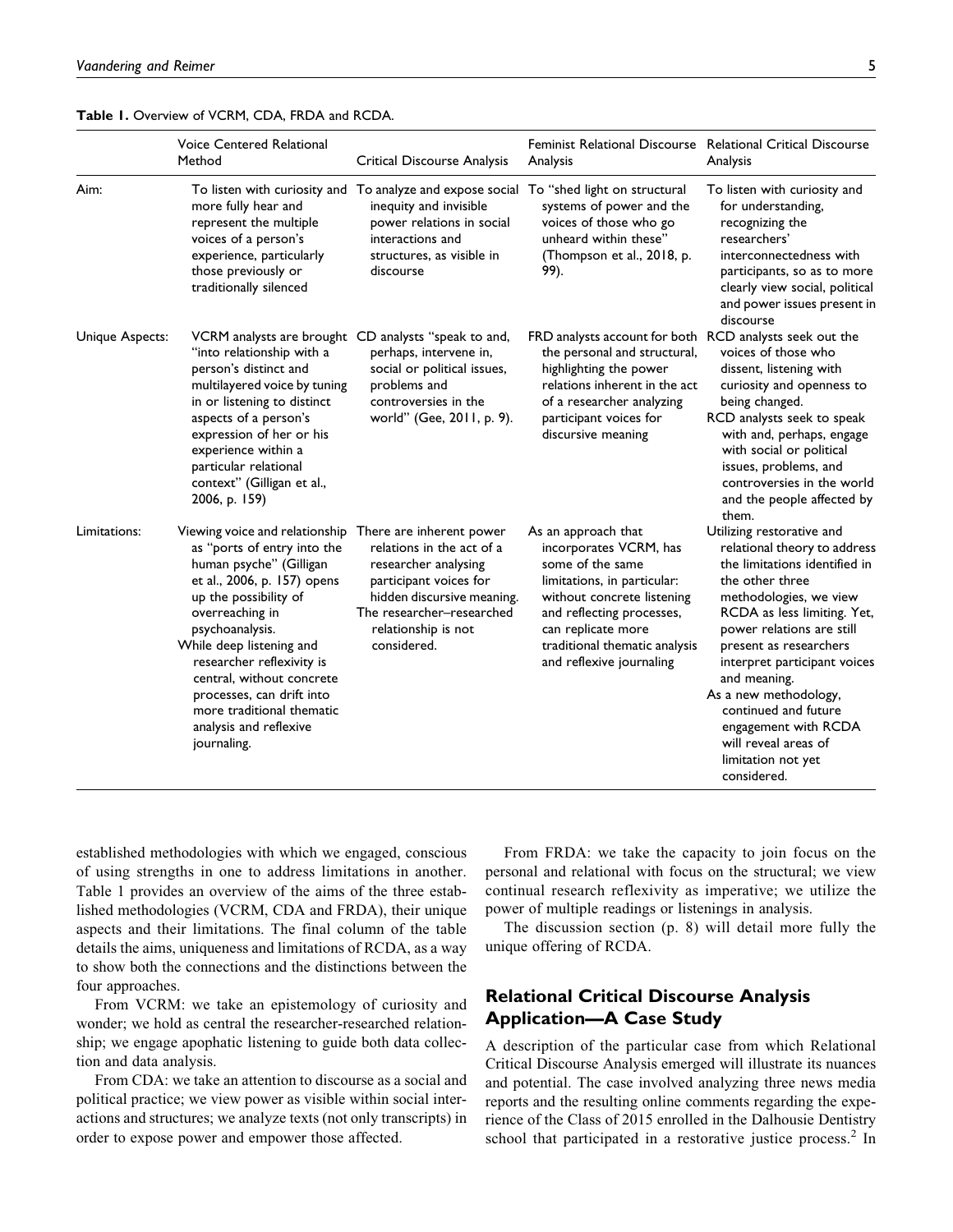December 2014, 14 female students uncovered abusive comments about themselves made by some of their male counterparts, 13 of whom had created and were part of a private Facebook page. The women approached the administration with their concerns and requested support for addressing the harm done using a restorative justice approach. Given that Nova Scotia had been engaged with restorative justice in various sectors of society since 1997 (Archibald & Llewellyn, 2006), and that Dalhousie University has a restorative justice approach as an option for addressing harm through its Student Conduct Office, $3$  this request was granted, and the process was launched. When the news outlets were alerted to the sexual harassment situation as well as the choice for restorative justice as the approach selected to address the situation, they began to report on the details. What resulted was an immediate public response to the university administration and its handling of the concerns through the media in the local community, across Canada, and beyond. In total, more than 3,600 news reports emerged in the 6-month period following the exposure of the Facebook page (Llewellyn, 2015b). Given the initial response to the situation and the provincial context in which it was occurring, we began to collect articles and comments recognizing that significant learning could emerge for the restorative justice community in particular if these were examined and analyzed. Always challenged to live out our restorative commitments in our own personal and professional lives, we began to discuss how to best proceed.

The method we decided to use for the case study, which was later developed into Relational Critical Discourse Analysis, followed these steps:

1. Immerse, focus, position: After immersing ourselves in a multitude of articles and online comments, we focused our case study inquiry by framing it around two questions: (i) What does listening to public voices teach us about the mainstream perception of restorative justice? and (ii) How can understanding public perceptions inform the ways we, as a restorative justice community, communicate? (Vaandering & Reimer, 2019). In order to answer these questions, we recognized that the public would be responding to how the media was portraying restorative justice. Thus before listening to the online comments, we needed to also listen deeply to the words of the journalists. Not being able to examine all 3,600 articles and their responses, we made the decision to select only articles and their associated comments written in the first few days as a way to get a public gut-reaction to restorative justice. From these, we chose three articles—one local, two national—to do an in-depth analysis. From the start, the study questions we posed illustrate how we positioned ourselves directly in the study by choosing words like "teach us" and "inform the ways we..." recognizing that as proponents of restorative justice, we were fully part of and influenced by our field. In this way, we also were naming our positions of power, as academics who were recognizing how our positions typically provide distance from participants—a distance we were aiming to diminish. This process of immersing, focusing, and positioning for researchers personally places them in the midst of the context of the participants' experience, while being explicit about potential limitations to understanding.

- 2. Establishing the circle process: We then imagined ourselves as part of two dialogue circles: (i) A journalists' circle and (ii) online commenters' circle. This circle dialogue process is a core practice of restorative justice. Though there are various approaches $4$  in the field, several key components are common in most:
	- $\circ$  the presence of those directly involved sitting in a physical circle with no other furnishings between them;
	- $\circ$  establishing a common set of values and guidelines together that governs the time in circle;
	- a series of prompts or questions that each person present is invited to respond to and given the time and space needed to share their perspectives;
	- opportunity to "pass" and simply listen to what others say.

Having access only to the text written by each of these people, we adapted the circle dialogue process but maintained the essence of its purpose. By doing so, we took steps to making the text analysis as relational and humanizing as possible.

- Individually, we each had a "circle meeting" with these two groups. We placed enough chairs in a circle for each participant, and placed their printed text on a chair designated for them. [Though we considered this to be a circle dialogue among the participants and ourselves as researchers, in reality, as a methodology for collecting and analyzing data, and to ensure a greater degree of validity, the two of us "met" separately with each group and then later came together to share what we heard and understood (Patton, 2002, p. 450).]
- Then we established and wrote out a set of guidelines and values that we felt were core principles of restorative justice to which we would hold ourselves accountable in our imagined dialogue. These we placed on the floor in the middle of the circle. The values we chose included: respect, dignity, and concern. The guidelines emerging were stated as:
	- I will honor each person speaking as worthy and interconnected;
	- I will be fully present;
	- I will listen with curiosity;
	- I will accept that I might need to change;
	- I will be honest.
- O Next we created questions/prompts to initiate dialogue in each meeting. These included: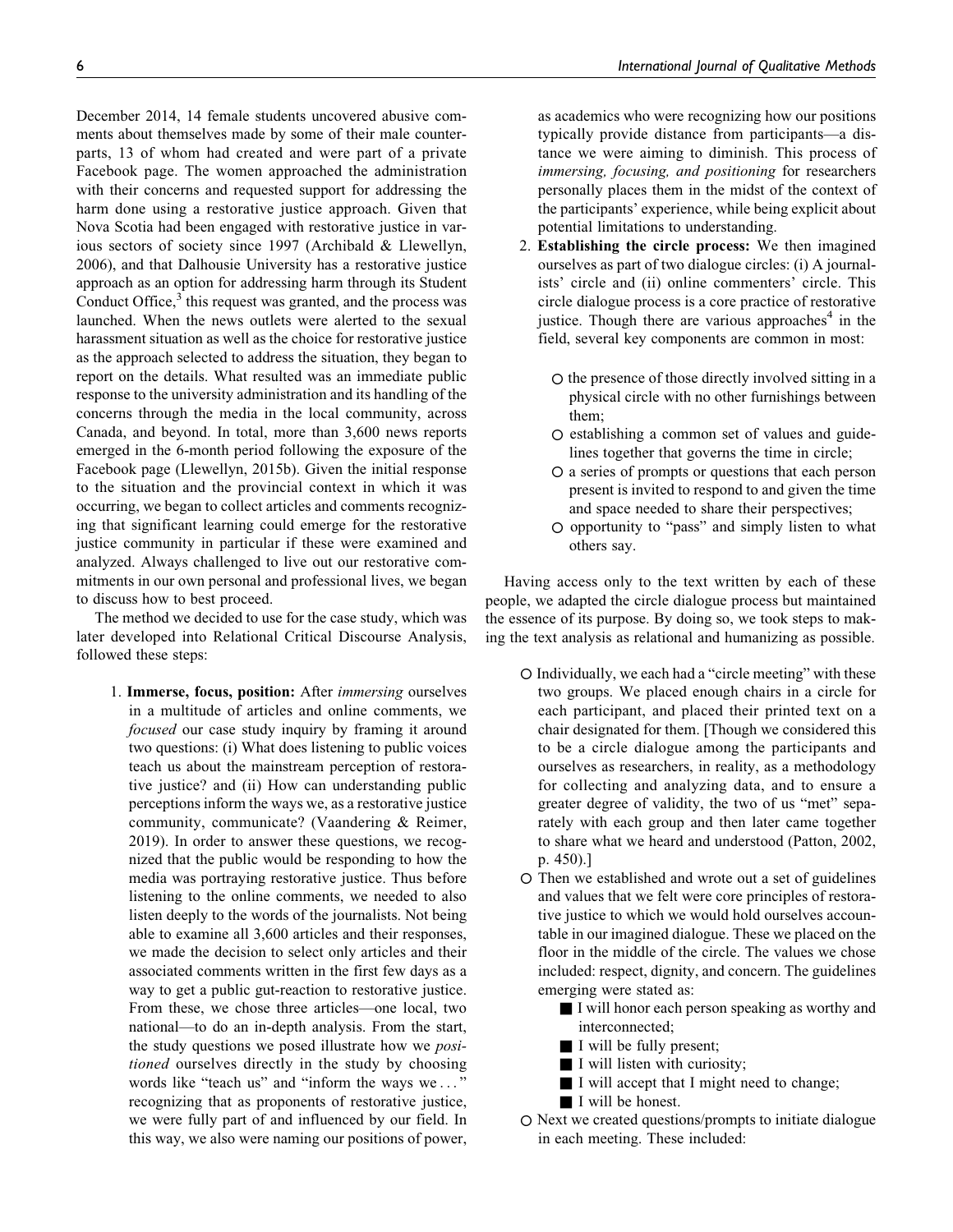| <b>Comments</b>                                                                                                                                                                                                                                                       | <b>Perceptions of restorative</b><br>justice (rj) articulated in the<br>comment?                                                                                                                                                                                                                                                                                                                               | <b>Emotions</b><br>expressed<br>through these<br>perceptions? | Impact of this<br>understanding & the<br>emotions?                                                                                           |
|-----------------------------------------------------------------------------------------------------------------------------------------------------------------------------------------------------------------------------------------------------------------------|----------------------------------------------------------------------------------------------------------------------------------------------------------------------------------------------------------------------------------------------------------------------------------------------------------------------------------------------------------------------------------------------------------------|---------------------------------------------------------------|----------------------------------------------------------------------------------------------------------------------------------------------|
| Restorative justice is<br>not the answer here.<br>Really, it should be a<br>response from the<br>Dean and the<br>administration. How<br>can you ask the peers<br>who were derided to<br>discipline the<br>offenders? Dalhousie<br>is making this worse.<br>(84 likes) | $\bullet$ Ri is an answer for some things.<br>Administration cannot choose rj b Betrayal, fear<br>if it seeks to lead because it lets b Vulnerable<br>them get out of doling out<br>discipline<br>$\bullet$ Ri requires that victims<br>discipline offenders<br>. Victims do not have capacity to<br>solve their own problems;<br>· Discipline needs to come from<br>external<br>. Ri will make matters worse. | • Worry, anxiety                                              | · Increases<br>dependence on<br>external control<br>· Undermines capacity<br>of people to address<br>their own issues<br>· Nurtures distrust |

**Figure 1.** Partial dialogic data analysis chart.

- What are the understandings of restorative justice expressed?
- What emotions are expressed through these perceptions?
- What is the potential impact of this understanding and emotions expressed?
- 3. Hearing participant insights: With values and guidelines in place, we began to listen to the voices of the participants as "heard" through the printed text. We conducted three rounds for each journalist and then, later, three rounds with each of the online commenters. A round consisted of us picking up and reading what the person wrote and then identifying details relating to the question we were focusing on for that round. To provide ourselves with the time and space to be fully present with each comment just as we would be in a physical circle, we recorded in writing what each "said" related to each question in a chart (see Figure 1 for the chart with the three rounds of questions and one online comment as an example). To complete the "listening" process, we then engaged in a reflexive internal dialogue with what we heard.
- 4. Reflexive internal dialogue: Our responses to what we heard came by altering the questions/prompts slightly to focus on ourselves as researchers: (1) What is my perception of the comment and the commenter? (2) What are my emotions in listening to the comment? and (3) What impact does this have on me? The chart was expanded (Figure 2) to include these reflexive details. In this way, we were challenging ourselves to consider our immediate perceptions/gut-reactions in an explicit manner in much the same way as the journalists and commenters were doing when they first heard of the situation at Dalhousie University. When combined, we saw this as a way to honor the writers' voices by respecting that their perspectives were valid enough to be considered carefully in terms

of what they said and also in terms of the impact they had on us.

This honoring was also deepened when as co-researchers we "met" with each group separately, reading and responding to each piece of writing using the chart and then writing a data report (Patton, 2002, p. 450) for each article and their corresponding set of comments.

- 5. Reflexive researcher dialogue: Coming together to share observations and responses, challenged us to identify, discuss and resolve discrepancies in our perspectives. We also analyzed the source of common themes, how these compared with dominant discourse of restorative justice in the academic and professional realms, and how these were influenced by our own context. At this stage, we began to experience the full impact of RCDA. We suddenly felt and understood ourselves to be in relationship with the participants, rather than observers of them, as we critically reflected on assumptions we held with wonder and curiosity. When we combined this with (i) apophatic listening—am I willing to change what I think? and (ii) honoring the speaker—can I accept this person's perspective as reflective of their life experience?—this shift set us at the brink of deepening our own knowledge.
- 6. Double Exposure: Results occurring from reflexive dialogue were twofold: (1) clear exposure of key, often misunderstood, elements of public perceptions as embedded within their reactions; i.e. restorative justice is a way for leaders to abdicate responsibility while victims carry the burden (2) clear exposure of assumptions we held as researchers (i.e., we assumed that commenters were more interested in punishing those who offended than in engaging with those who were harmed). The exposure of our own assumptions could then be used to inform as well as compare and contrast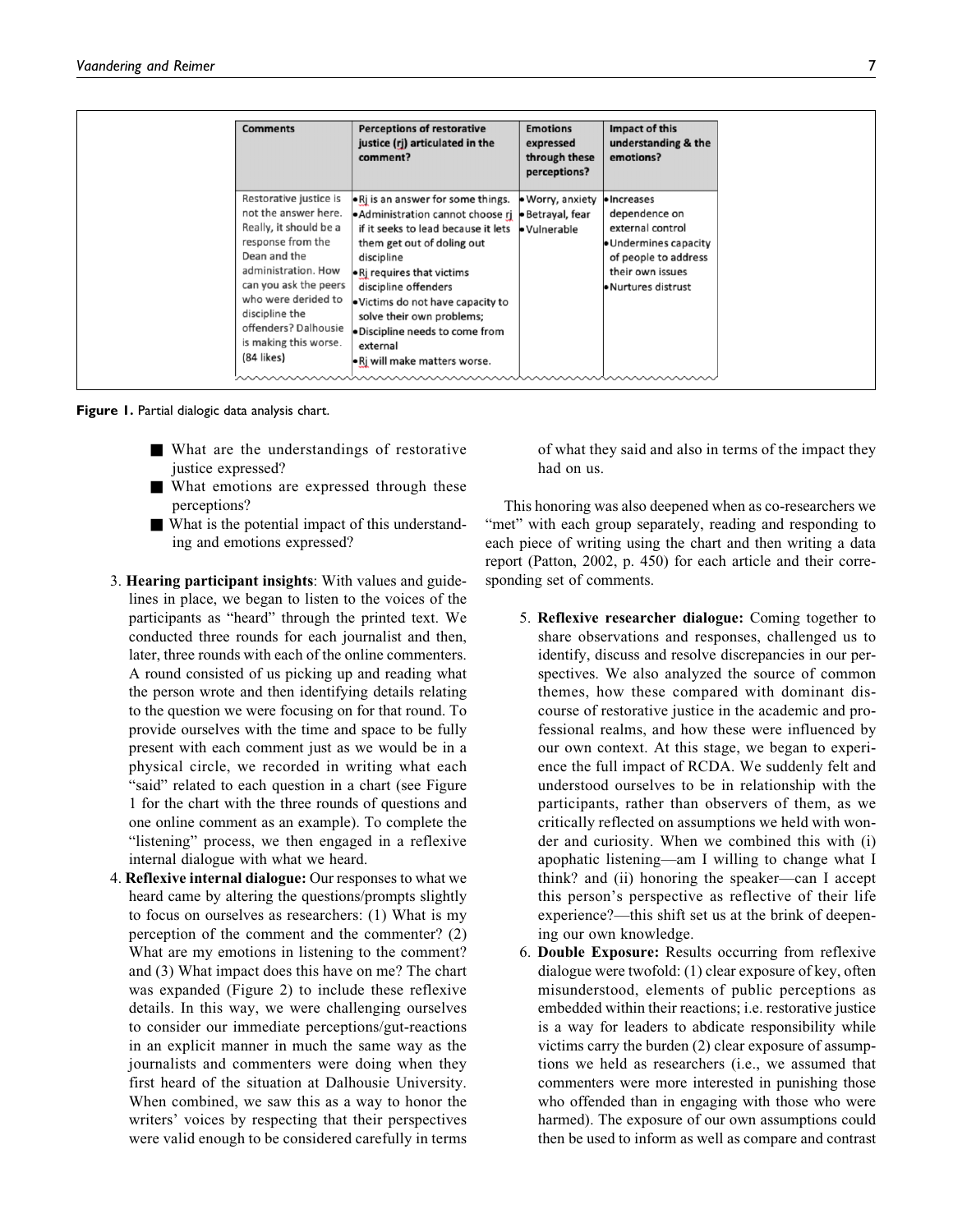| <b>Comments</b>                                                                                                                                                                                                                                         | <b>Perceptions of restorative</b><br>justice (rj) articulated in the<br>comment?                                                                                                                                                                                                                                                                                                              | <b>Emotions</b><br>expressed<br>through these<br>perceptions? | Impact of this<br>understanding & the<br>emotions?                                                                                        | My perception<br>of the<br>comment or<br>the<br>commenter?                                             | My<br>emotions<br>while<br>reading the<br>comment?                                                                   | Impact on me?<br>I wonder                                                                                                                                                                                                           |
|---------------------------------------------------------------------------------------------------------------------------------------------------------------------------------------------------------------------------------------------------------|-----------------------------------------------------------------------------------------------------------------------------------------------------------------------------------------------------------------------------------------------------------------------------------------------------------------------------------------------------------------------------------------------|---------------------------------------------------------------|-------------------------------------------------------------------------------------------------------------------------------------------|--------------------------------------------------------------------------------------------------------|----------------------------------------------------------------------------------------------------------------------|-------------------------------------------------------------------------------------------------------------------------------------------------------------------------------------------------------------------------------------|
| Restorative justice<br>is not the answer<br>here. Really, it<br>should be a<br>response from the<br>Dean and the<br>administration.<br>How can you ask<br>the peers who<br>were derided to<br>discipline the<br>offenders?<br>this worse.<br>(84 likes) | • Rj is an answer for some<br>things.<br>Administration cannot<br>choose rj if it seeks to lead<br>because it lets them get out<br>of doling out discipline<br>. Ri requires that victims<br>discipline offenders<br>. Victims do not have capacity<br>to solve their own problems;<br>· Discipline needs to come<br>from external<br>Dalhousie is making $\cdot$ Rj will make matters worse. | • Worry, anxiety<br>· Betrayal, fear<br>· Vulnerable          | · Increases dependence<br>on external control<br>· Undermines capacity of<br>people to address their<br>own issues<br>• Nurtures distrust | $\bullet$ Lacks<br>knowledge<br>Misunderstands<br>I like how they<br>did not use the<br>term 'victims' | • Some<br>empathy<br>· Impatience<br>$\bullet$ I want to<br>intervene<br>and correct $-$<br>fix these<br>perceptions | I wonder if she has<br>been a 'victim' and<br>doesn't appreciate<br>the powerlessness<br>of that term:<br>I wonder where<br>does this perception<br>of peers disciplining<br>peers come from?<br>What experiences<br>prompted this? |

**Figure 2.** Full dialogic data analysis chart.

with the dominant discourse in the available literature in the field; i.e. our defensiveness turned to empathy as we began to hear within online comments a sincere desire to protect the vulnerable, rather than an outright rejection of restorative justice

7. Recommendations: The final step includes proposing a path forward that allows for more informed dialogue in the field being studied, a step that will likely require the same nuanced curiosity, wonder, and apophatic listening to outside perspectives as we engaged in.

# **Lessons From the Use of Relational Critical Discourse Analysis**

After completing the case study research using the steps outlined, it was the exposure of our own assumptions that confirmed for us that Relational Critical Discourse Analysis had potential for disrupting power structures that are not obvious at the start. Though research is intended to create or uncover new knowledge, in this case, we discovered that by listening to the dissenting perspectives of participants, the mirror was actually turned back onto the field of restorative justice, uncovering perspectives that are rarely acknowledged. In particular, we realized that (1) both the proponents and opponents of restorative justice were desirous of the same things—the safety and well-being of individuals and society and (2) the opponents were perceiving restorative justice approaches very similarly to how proponents were perceiving traditional justice approaches. In essence, the general public had, over time, picked up an understanding of restorative justice that directly contradicted the core principles and practices of restorative justice and were applying it to this particular context.

Although some of these findings may have emerged if we had utilized other methodologies, it is likely that the findings

would have: 1) remained at a distance, not causing us as researchers to examine our own misperceptions; and 2) been easier to misinterpret since we might have characterized the participants as being misinformed.

In our case study, through Relational Critical Discourse Analysis, we were challenged to consider how/if we were employing apophatic listening and engaging with our own research results in a way that opened us to personal change. Specifically, we realized RCDA provided us with three key opportunities, which then led us to consider what RCDA might provide other researchers.

### *What Relational Critical Discourse Analysis Provided Us*

- $\bullet$  By engaging in a series of listenings—based on the physical restorative circle process—the analysis of the online comments was slowed down to a contemplative speed, which made apophatic listening more possible. We drew on the strengths of the structured physical restorative circle process, which focuses on mutual connection, understanding, and dialogue, in order to fully attend to the journalists' articles and to each person's written online comment. Each person's comment was considered at length, as we went through the three rounds of listening to the written text, asking questions that moved us beyond the comment to the human being behind the comment (Barter & Sun, 2018).
- $\bullet$  Our research was centered within an understanding of our interconnectedness. Rather than view the relationship as one of researcher and researched, restorative and relational theory asks that we, as the circle keepers/facilitators, view ourselves as active and equal participants within the research, connected, through our humanity, to one another. By seeing ourselves as part of a physical circle, there was a tangible sense of being part of the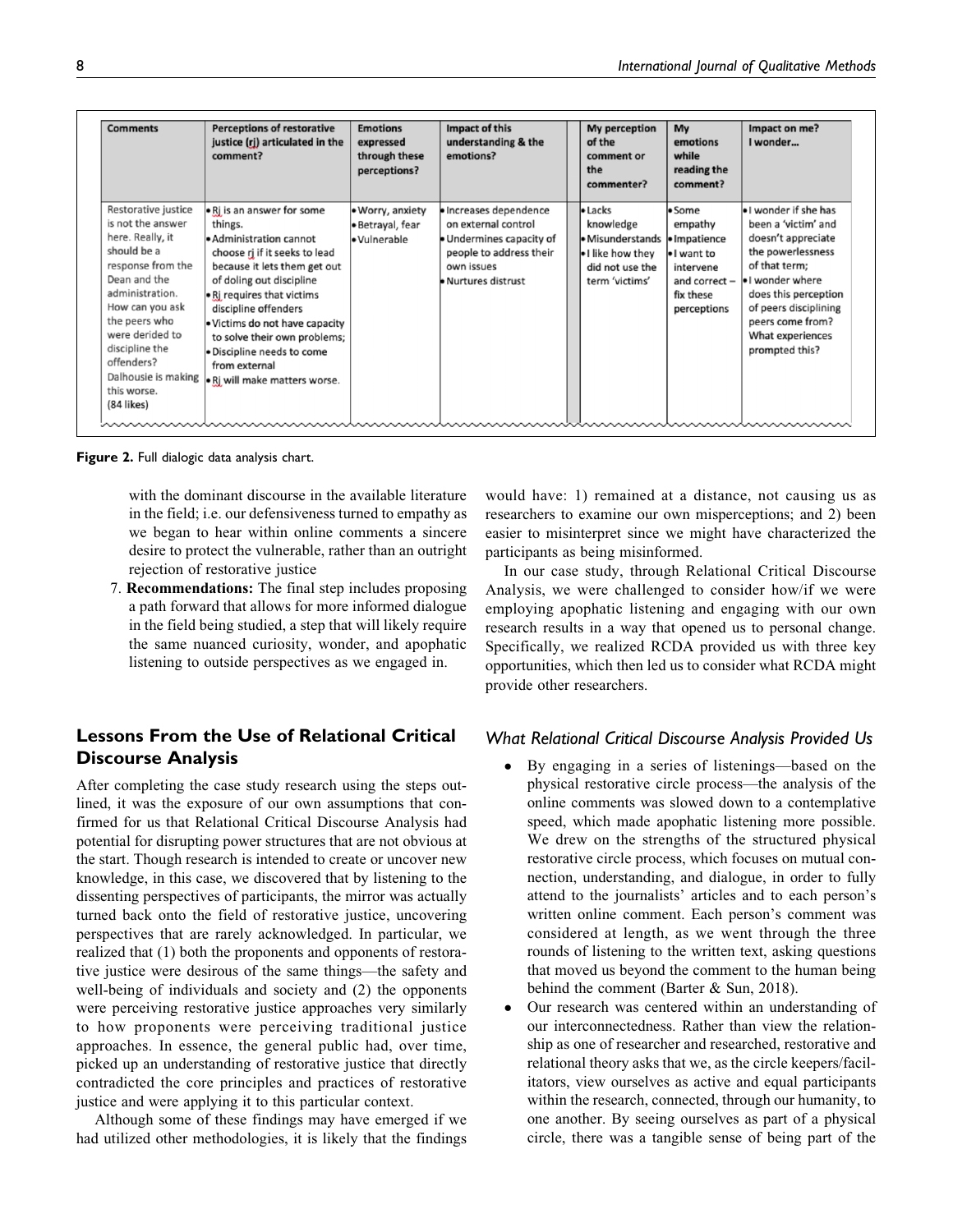study, rather than an outside researcher looking in. Thus, as in the physical circle, the chance was heightened that we would be impacted by what we found. By questioning our own perceptions—through three additional rounds of listening—we were able to identify emotions and biases that might prevent the impact of the findings.

 $\bullet$  A key component of restorative justice processes involves "seeing each other as a person with a story to tell" (O'Reilly, 2019, p. 159) so that the layering of multiple stories occurs to more fully comprehend a situation. In our case study, this meant intentionally seeking out commenters who viewed restorative justice as different than how we, as advocates, did: those whose comments portrayed concern that restorative justice might cause harm or be ineffective. We recognized that seeking out and engaging respectfully with those with dissenting voices would help us more fully understand and uncover significant lessons for the field of restorative justice.

## *What Relational Critical Discourse Analysis Could Provide Other Researchers*

- $\bullet$  While listening deeply to participants or to text is a desire of many qualitative analysts, there is rarely a concrete process to engage in. The image of a physical circle and the intentionality of rounds of questions provides researchers with an approach that is both methodologically practical and philosophically sound – based on restorative and relational philosophy. Although enacting a physical circle with written texts rather than actual people has limitations, the act assists researchers in engaging with texts at a more humane and relational level.
- By viewing the researcher as part of the circle process, there also exists an engaging process for reflexivity. Often the default for reflexivity is journaling, which can become an empty and rushed activity. Slowing down to be part of three rounds of self-listening presents the opportunity for more engaged and thoughtful reflection by intentionally considering our cognitive and emotional responses to each comment and filling in the chart (see Figure 2) independently.
- $\bullet$  Reflexivity is also not seen as a lone undertaking. As with many methodologies, having more than one researcher involved increases both the credibility and potential depth of analysis. RCDA is intentionally relational; when possible, we suggest ensuring that at least two researchers are involved. As participants of the circle, co-researcher reflexivity can then be engaged in. The sharing and comparing of individual insights make for richer collective understandings.
- $\bullet$  For whatever is being studied, intentionally inviting dissenting voices as we did in selecting comments that were not supportive of restorative justice. Such voices that depart from the researcher's assumptions encourage

more nuanced understanding of the area being researched and deeper insight into the researcher's biases.

As a counter-cultural approach, Relational Critical Discourse Analysis holds the potential to slow research down, intentionally invite unfamiliar or dissenting voices, listen for understanding and recognize and disrupt taken-for-granted power structures. It is important here to pause for a caution from Gavey (2011), writing about Feminist Poststructuralism and Discourse Analysis: "But methods and theories of any kind, although helpful or even necessary starting points, can operate to discipline thinking in ways that can close down careful and creative reflexive considerations of what we might do in the name of research and why" (p. 186).

In the next section, we take Gavey's (2011) caution and reflect carefully on what we might do with Relational Critical Discourse Analysis and why.

### **Significance**

Developed and employed in a pre-pandemic time, and reexamined during the Summer 2020 resurgence of civil rights in the US and Canada, this methodology demonstrates its capacity for creating opportunity for academics waking up to privilege of any kind to deconstruct research and research(er) practices that contribute to the perpetuation of systemic oppression. Though not directly connected to issues of race in our case study, the validity of Relational Critical Discourse Analysis is strengthened in how it aligns well with the components of critical research (CR) as outlined by Darder (2015), who describes the work of bicultural researchers decolonizing methodologies in an effort to demonstrate and provide alternatives to mainstream methodologies produced in the context of hegemonic epistemologies which perpetuate oppression. In particular, she outlines how CR must address ideology, hegemony, critique, counter-hegemony, an alliance of theory and practice, and conscientization. What follows is a brief description of each of these, how RCDA complies, and then its promise for future research.

Ideology: Critical Research always contends that there is a set of ideas that shape how researchers make sense of the world (Darder, 2015, p. 68). Relational Critical Discourse Analysis exposed for us a set of ideals/ideology that, until we were doing the analysis, we could not/had not identified. This occurred because we used apophatic listening within the physical circle process that we replicated, which helped us hear the perceptions of the dissenting participants as if they were speaking directly to us. This challenged our beginning (unidentified?) assumptions that what we understood would be supported by the research we were doing. Though this defies reliable research, we identify that in spite of our best intentions, researchers have a vested interest in work for which they advocate and thus come to the work with bias. For future research, researchers identifying their personal/professional investment in a topic is a starting point for their work. Then they will more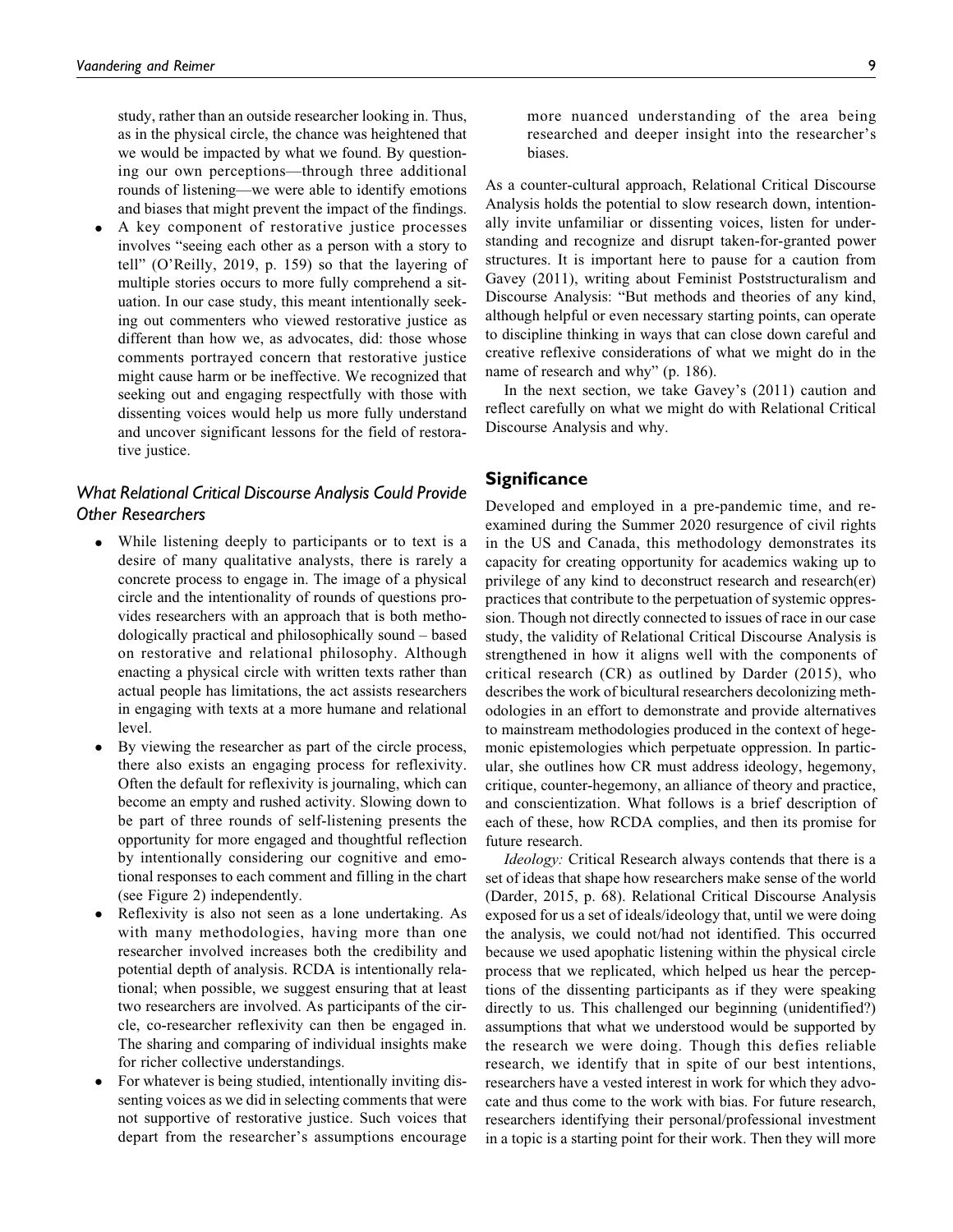likely identify which perspectives might be the dissenting voice, and engage in listening that will hear participants speaking to them directly.

Hegemony: Critical Research disrupts research that exists to support the status quo (Darder, 2015, p. 68). In our case study, supporting the status quo within the restorative justice field would have meant dismissing negative public perceptions as misinformed. Instead, Relational Critical Discourse Analysis uncovered public perceptions of restorative justice that echo how advocates describe the mainstream justice system; thus listening deeply revealed hidden common interests and common fears. To date, this had not been recognized in the literature in other studies conducted with different methodologies. This finding was possible because our analysis required that we consider not just how participant perspectives and feelings impacted their understanding, but also how we, as researchers, might be biased against participants with dissenting views. For future research, researchers intentionally making note of the impact of their participants' perceptions and emotions on them has the potential to disrupt assumptions that are tied to their privilege.

Critique: Critical Research interrogates assumed power structures and believes change occurs by (1) naming our own reality (2) problematizing our own reality (3) positing new possibilities for change (Darder, 2015, p. 68). Relational Critical Discourse Analysis resulted in exactly this, identifying how we as restorative justice advocates (the assumed power structure with restorative justice knowledge) came to question our assumptions by naming and problematizing our own reality and then recognizing the work that is required by the field of restorative justice, rather than by those opposing restorative justice. For future research, these three steps can be intentionally engaged with as a framework for the research project. This is important in that the starting point of the study will always begin with interrogating the researcher's personal investment into the work.

Counter-hegemony: Critical Research works to dismantle and transform existing oppressive conditions (Darder, 2015, p. 68). One goal of restorative justice is to provide a voice for all people to express their needs in a given situation so healing could emerge. In our study, Relational Critical Discourse Analysis uncovered how this goal will never be accomplished until those of us within the restorative justice field listen apophatically to how restorative justice is being perceived and understood; we need to accept responsibility for addressing the gaps in how restorative justice turns principles into practice. This insight occurred because RCDA recognizes the individual within the collective where social inequities and invisible abuses of power occur in the common everyday experience. For future research, the act of listening with an openness to possibly needing to change, sets up a more authentic opportunity for reciprocal learning and growth.

Alliance of theory and practice: Critical Research ties theory to practice for the sake of the most vulnerable. It is attentive and responsive to their actual experiences and is characterized by being flexible and ready to change as deemed necessary by each particular situation (Darder, 2015, p. 68). Drawing on Freire's (1970) concept of praxis, with Relational Critical Discourse Analysis, the researcher does not stand apart from or outside of the participant. This ensures that the challenges that arise are carried together. In our study, the alliance of theory and practice, which is often recommended in the field (Bretherton & Law, 2015; Toews & Zehr, 2003), compelled us as coresearchers to hold each other accountable to the principles of restorative justice: that everyone is inherently worthy and that we are all interconnected (Evans & Vaandering, 2016). This led to a deeper understanding of how the dissenting voice needed to be recognized as belonging to human beings whose perspectives were worthy of consideration and often coming from a desire, like ours, to uphold the well-being of all. This then opened up a need for clarity for future communication by advocates for the general public. For future research, this is most significant in that the onus of responsibility for acting on research recommendations includes the researcher(s) who then cannot simply provide a report/paper and then move on to other things.

Conscientization: Critical Research deliberately supports conscientization (Freire, 1970), "the development of social consciousness and an expanding sense of human interactions" (Darder, 2015, p. 69). Its intention is to work collaboratively with those with lived experience, to construct knowledge that results in a "collective emancipatory action that transforms existing conditions of inequality and injustice in schools and society" (Darder, 2015, p. 69). Ultimately Relational Critical Discourse Analysis embodies conscientization in that like restorative justice itself, the dissenting voice is honored as significant for the thriving of all. In our study, one of our findings included how both those advocating for and resisting restorative justice as a way for addressing the harm done shared a passionate desire that people not be (ab)used or harmed. We also found that misunderstandings of restorative justice provided fodder for perpetuation of harm through the current oppressive systems. When research findings uncover misperceptions of all involved that perpetuate injustice and inequality, then greater potential for collaboration and solidarity emerges. For future research, this is significant in that ultimately, RCDA is the practice of conscientization, regardless of the focus of study.

### **Next Steps in the Development of Relational Critical Discourse Analysis**

As a new methodology, there is substantial work to be done for varied critical researchers to apply Relational Critical Discourse Analysis to their own fields and within their own studies. We have much yet to learn about the potential and the limitations of RCDA. We offer this overview of how we developed and employed RCDA as an invitation to others to engage with, critique and strengthen RCDA as a critical peace—and potentially decolonizing—methodology.

At a time when decolonization, Indigenization, and critical race theories and methodologies are being developed, in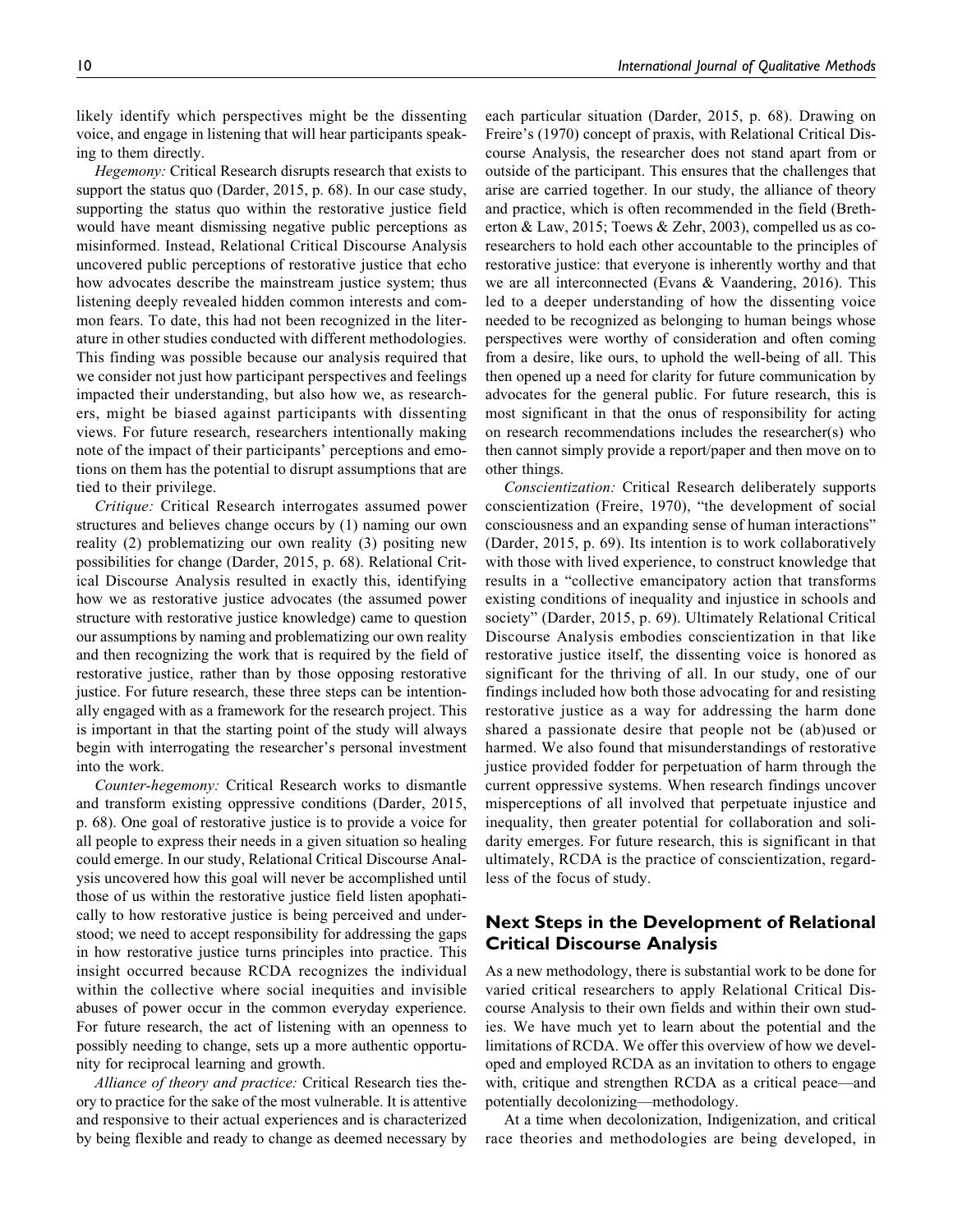particular, by bicultural, subaltern academics (Darder, 2015), it is important that white, western-born researchers learn to observe and listen apophatically to insights that have rarely been considered or valued in the past. As such, we need to not rush into these methodological spaces too quickly as history has shown how readily such work is then co-opted and recolonized. The work we must do and can do through Relational Critical Discourse Analysis, which is grounded in restorative justice principles and practices, creates space for the stories of participants, stories that are told using "ordinary" words that grow in meaning when joined with the stories of the researchers. When this happens, we move beyond pedagogies of deliberation where the context of the story-tellers is ignored and deemed unnecessary and instead engage in counter-narration pedagogies that challenge those of us with fixed, assumed positions to realize there are different ways of living and seeing the world (Gibson, 2020). This can then result in an interrogation of previous notions of success, as we discovered when using RCDA. Ultimately new worldviews can emerge (O'Reilly, 2019) that hopefully will include an understanding that "every worldview is a way of seeing, but also a way of not seeing" (Docherty, 2020).

Relational Critical Discourse Analysis is a methodology that is significant particularly for researchers who are used to making assumptions about knowledge, used to researching the "other," and used to being beneficiaries of the sacrifices of others. It is a methodology that draws on the truths inherent in restorative justice, prioritizes the voices ignored, unheard, or dissenting, and comes to accept discomfort and no final resolution/restoration but only a turning point in the story at this time (O'Reilly, 2019).

#### **Authors' Note**

Both authors contributed equally to this work.

#### **Declaration of Conflicting Interests**

The author(s) declared no potential conflicts of interest with respect to the research, authorship, and/or publication of this article.

#### **Funding**

The author(s) received no financial support for the research, authorship, and/or publication of this article.

### **ORCID iD**

dorothy Vaandering <https://orcid.org/0000-0002-6553-3022> Kristin E. Reimer D <https://orcid.org/0000-0002-2627-3598>

#### **Notes**

- 1. For details on this study see Vaandering and Reimer (2019).
- 2. There were a total of 38 students in the core 4-year program at the time; 29 of them participated in the restorative justice process—12 of the 13 men who were members of the Facebook group, 14 women, and three other men in the program not involved in the Facebook group. For details on this particular case and the results of the restorative justice process, see the 72 page report: [https://](https://www.dal.ca/cultureofrespect/background/report-from-the-restorative-justice-process.html) [www.dal.ca/cultureofrespect/background/report-from-the-restora](https://www.dal.ca/cultureofrespect/background/report-from-the-restorative-justice-process.html) [tive-justice-process.html](https://www.dal.ca/cultureofrespect/background/report-from-the-restorative-justice-process.html)

4. See Boyes-Watson and Pranis (2014) and DeWolfe and Geddes (2019) for in-depth descriptions of circle dialogue approaches.

### **References**

- Ainsworth, S., & Hardy, C. (2004). Critical discourse analysis and identity: Why bother? Critical Discourse Studies, 1(2), 225–259.
- Archibald, B., & Llewellyn, J. (2006). The challenges of institutionalizing comprehensive restorative justice: Theory and practice in Nova Scotia. Dalhousie Law Journal, 29, 297–343.
- Barter, D., & Sun, R. (Speakers). (18 December 2018). Conflict in the comments [Audio podcast]. Retrieved January 15, 2019, from [https://restorativejusticeontherise.org/conflict-in-the-comments](https://restorativejusticeontherise.org/conflict-in-the-comments-with-dominic-barter-rivera-sun/)[with-dominic-barter-rivera-sun/](https://restorativejusticeontherise.org/conflict-in-the-comments-with-dominic-barter-rivera-sun/)
- Bell, D. (1995). Who's afraid of critical race theory? University of Illinois Law Review, 1995(4), 893 ff.
- Bingham, C., & Sidorkin, A. M. (Eds.) (2004). No education without relation. In J. L. Kincheloe & S. R. Steinberg (General Eds.), Counterpoints series: Studies in postmodern theory of education (Vol. 259). Peter Lang.
- Boyes-Watson, C., & Pranis, K. (2014). Circle forward: Building a restorative school community. Living Justice Press.
- Bretherton, D., & Law, S. F. (Eds.) (2015). Methodologies in peace psychology: Peace research by peaceful means. Springer.
- Brown, L. M., & Gilligan, C. (1991). Listening for voice in narratives of relationship. In M. B. Tappan & M. J. Packer (Eds.), Narratives and storytelling: Implications for understanding moral development (pp. 43–62). Jossey-Bass Inc.
- Cole, D. (2020). The skin we're in: A year of black resistance and power. Doubleday Canada.
- Crouch, A. (2013). Playing god: Redeeming the gift of power. Inter-Varsity Press.
- Darder, D. (2015). Decolonizing interpretive research: A critical bicultural methodology for social change. The International Education Journal: Comparative Perspectives, 14(2), 63–77.
- DeWolfe, T., & Geddes, J. (2019). The little book of racial healing. Skyhorse Publishing.
- Dobson, A. (2014). Listening for democracy: Recognition, representation, reconciliation. Oxford University Press.
- Docherty, J. (2020). Worldviewing [Peacebuilder Podcast]. [https://](https://emu.edu/now/news/2020/peacebuilder-podcast-world-viewing-with-jayne-docherty/) [emu.edu/now/news/2020/peacebuilder-podcast-world-viewing](https://emu.edu/now/news/2020/peacebuilder-podcast-world-viewing-with-jayne-docherty/)[with-jayne-docherty/](https://emu.edu/now/news/2020/peacebuilder-podcast-world-viewing-with-jayne-docherty/)
- Evans, K., & Vaandering, D. (2016). The little book of restorative justice in education. Skyhorse Publishing.
- Fairclough, N. (1989). Language and power. Longman.
- Freire, P. (1970). Pedagogy of the oppressed. Seabury.
- Gavey, N. (2011). Feminist poststructuralism and discourse analysis revisited. Psychology of Women Quarterly, 35(1), 183–188.
- Gee, J. P. (2004). Discourse analysis: What makes it critical? In R. Rogers (Ed.), An introduction to critical discourse analysis in education (pp. 19–50). Lawrence Erlbaum Associates.
- Gee, J. P. (2011). An introduction to discourse analysis: Theory and method (3rd ed.). Routledge.
- Gibson, M. (2020). From deliberation to counter-narration: Toward a critical pedagogy for democratic citizenship. Theory & Research